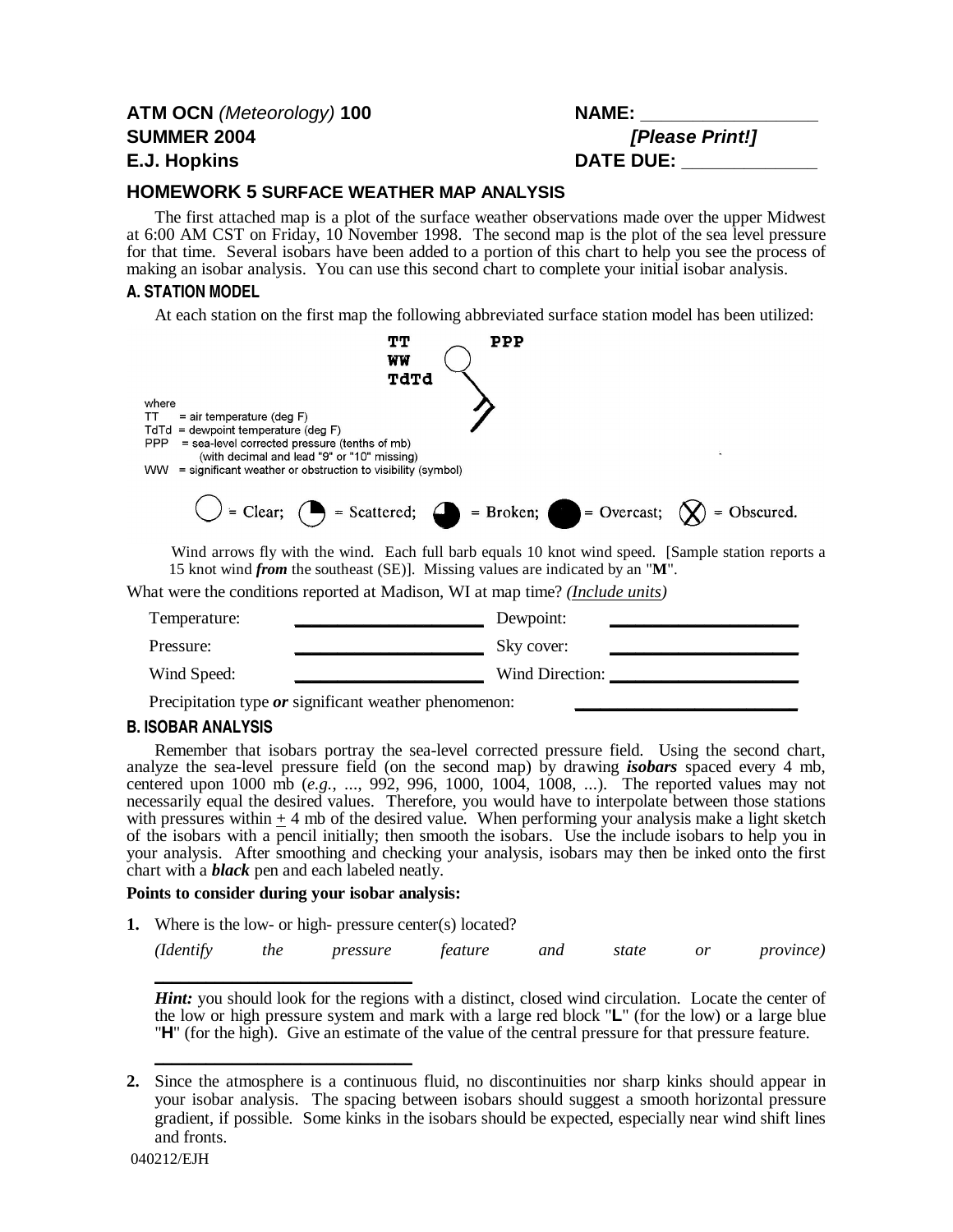**\_\_\_\_\_\_\_\_\_\_\_\_\_\_\_\_\_\_\_\_\_\_\_\_\_\_\_\_\_\_\_\_\_\_**

**\_\_\_\_\_\_\_\_\_\_\_\_\_\_\_\_\_\_\_\_\_\_\_\_\_\_\_\_**

**\_\_\_\_\_\_\_\_\_\_\_\_\_\_\_\_\_\_\_\_\_\_\_\_\_\_\_\_**

**\_\_\_\_\_\_\_\_\_\_\_\_\_\_\_\_\_\_\_\_\_\_\_\_\_\_\_\_**

- **3.** The isobars are usually spaced closer in regions where the wind speed is greatest.
- **4.** Does your smoothed analysis conform to the above items**? \_\_\_\_\_\_\_\_\_\_\_\_\_\_\_\_\_\_\_\_\_\_\_\_\_\_\_\_\_\_**

#### **C. ISOTHERM ANALYSIS**

Analyze the surface temperature field on the first chart by drawing *isotherms* every 10°F (*e.g.*, 10°, 20°, 30°,...). Some smoothing may be necessary. Attempt to follow the same rules as for drawing isobars noted above; however, the temperature field is usually more variable than the pressure field. The finished isotherm analysis should be drawn in *dashed red* lines and each isotherm should be labeled accordingly.

#### **Points to consider during your isotherm analysis:**

- **1.** Where are the *warmest* and *coldest* regions (by state) found?
	- **a.** Warmest **\_\_\_\_\_\_\_\_\_\_\_\_\_\_\_\_\_\_\_\_\_\_\_\_\_\_\_\_\_\_\_\_\_\_\_\_\_\_\_\_\_\_\_\_\_\_\_\_\_ ;**
	- **b.** Coldest **\_\_\_\_\_\_\_\_\_\_\_\_\_\_\_\_\_\_\_\_\_\_\_\_\_\_\_\_\_\_\_\_\_\_\_\_\_\_\_\_\_\_\_\_\_\_\_\_\_ .**
- **2.** Where are the *sharpest* horizontal temperature contrasts located?

### **D. INTERPRETATION OF THE SURFACE ANALYSIS**

Answer the following questions using your analyzed Midwest map.

- **1.** Where are the regions of highest and lowest dewpoints?
	- **a.** Highest dewpoint (humid) **\_\_\_\_\_\_\_\_\_\_\_\_\_\_\_\_\_\_\_\_\_\_\_\_\_\_\_\_\_\_\_\_\_\_\_\_\_\_\_\_ ;**
	- **b.** Lowest dewpoint (dry)
- **2.** Describing in words, what type of precipitation is found in:
	- **a.** Central Illinois **\_\_\_\_\_\_\_\_\_\_\_\_\_\_\_\_\_\_\_\_\_\_\_\_\_\_\_\_\_\_\_\_ ;**
	- **b.** Eastern Nebraska **\_\_\_\_\_\_\_\_\_\_\_\_\_\_\_\_\_\_\_\_\_\_\_\_\_\_\_\_\_\_\_\_ ;**
	- **c.** North central Iowa–Southeast Minnesota **\_\_\_\_\_\_\_\_\_\_\_\_\_\_\_\_\_\_\_\_\_\_\_\_\_\_\_\_\_\_\_\_ .**
- **3.** What is the prevailing wind direction that is observed in the following locales?
	- **a.** North Dakota **\_\_\_\_\_\_\_\_\_\_\_\_\_\_\_\_\_\_\_\_\_\_\_\_\_\_\_\_\_\_\_\_\_\_\_\_\_\_\_\_\_\_\_ ;**
	- **b.** Central Illinois **\_\_\_\_\_\_\_\_\_\_\_\_\_\_\_\_\_\_\_\_\_\_\_\_\_\_\_\_\_\_\_\_\_\_\_\_\_\_\_\_\_\_\_ .**
- **4.** In what region do you find the *strongest* winds on the map?

Are the isobars *closer* or *farther* apart in this area?

**5.** What region(s) is experiencing *warm air advection*, where winds are transporting warm air toward colder regions?

What region(s) is experiencing *cold air advection*, where winds are transporting cold air toward warmer regions?

#### **E.. FRONTAL ANALYSIS**

With the aid of your isotherm analysis, the distribution of dewpoint temperatures and the wind field through the regions of distinct wind shifts, can you identify a cold front? A warm front? Using the conventional frontal symbols (see Figure 1.3 on page 4 of your textbook), draw the appropriate surface fronts on your analysis.

*Please hand in your finished surface analysis with this worksheet. Print your name on the map.* 04212/EJH